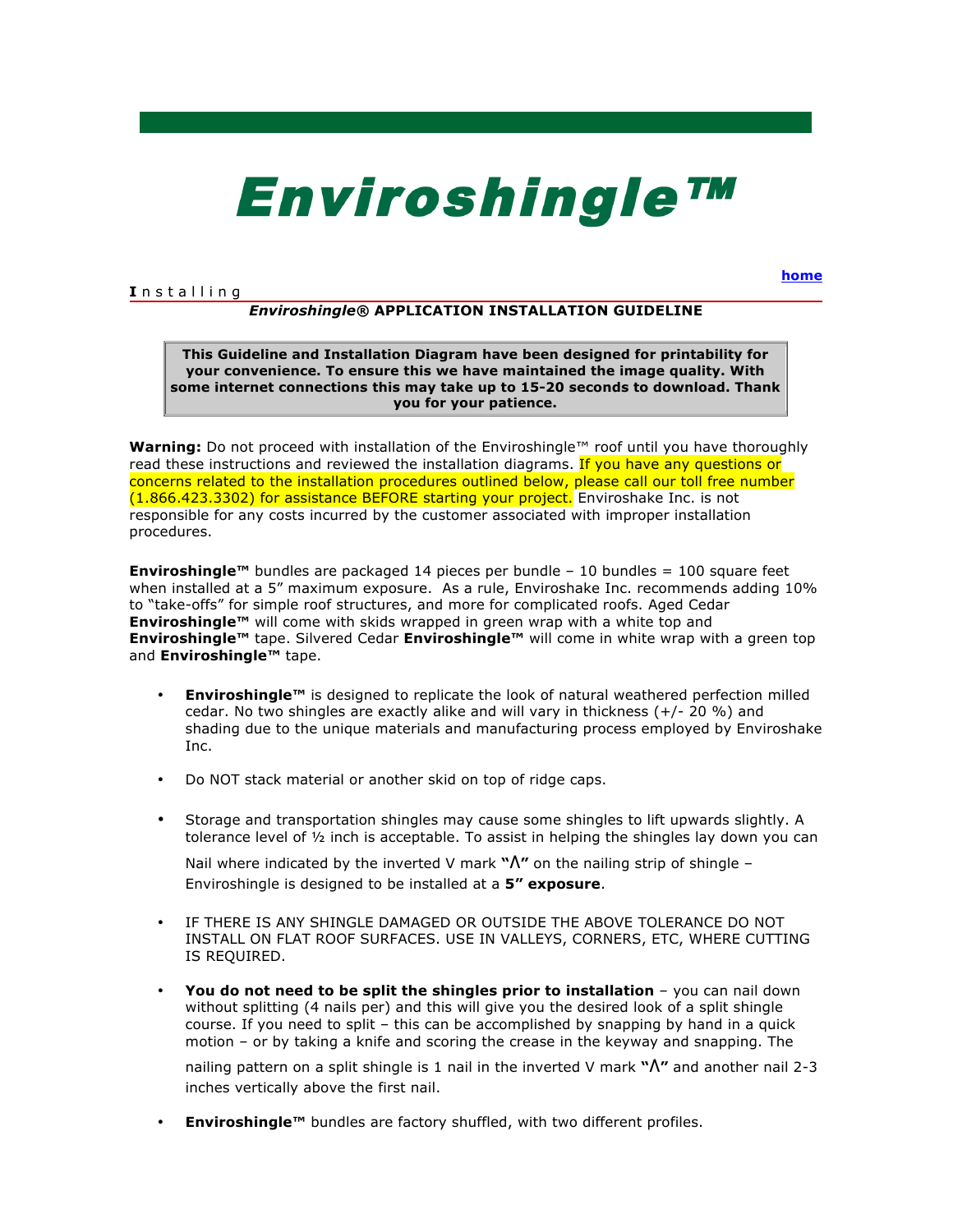• As a composite product that is manufactured to replicate the look of a "weathered" cedar roof, the shingles will fade over time once installed, and will demonstrate a variance of grey color shades from dark grey to light grey similar to an aged cedar roof. This is an ongoing process over time and the transition will vary between regions and will vary between individual shingles. Over time this will even out, but there may still be variations so as to maintain the "weathered" look. Despite being factory shuffled, the installer should still be aware of color variations between bundles and skids when installing, as some additional shuffling may be required on site to avoid patching.

The installer should be aware of potential color variations between die lots when installing. The installer should ensure that the date codes on the back of the bundles are from the same time frame, if there are bundles with different date codes they should be set aside and used on a defined roof area where there is enough material to cover this area or as a starter row to avoid having a potential sight line on the roof where the old and new product join. Never mix old product from another project with new product on a new project. Do not start a roof area unless you have confirmed that you have enough product on site to finish the area. If you run out of material you will need to hand shuffle the old material with the new material to avoid the potential for a sight line on the roof caused from a tone variation in the two die lots. For this reason, always leave the smallest roof area to the last to finish.

Upon finishing each roof area the contractor should stand back to view the roof and ensure that there are no visually un appealing aesthetics caused by the installation, prior to proceeding to the next roof area.

Failure to do so and to install product with colour variation will leave the contractor liable for the labor and material required to fix such a problem.

Due to the manufacturing process some shakes may have unfilled top corners. This material is acceptable as Enviroshake **does not need head lap** and this does not affect the performance or wind rating of Enviroshake. (Miami Dade tested to 185 mph)

# **Do not begin installation until you have received your order in its entirety.**

Enviroshake Inc. recommends that snow guard devices be installed in conjunction with **Enviroshingle™** in areas where there is a significant risk of snowfall accumulation and the possibility that a build-up of snow could slide off the roof causing inconvenience or harm to life and property. Please consult with your roofing contractor regarding the risk factor in your area and the appropriateness of installing these devices on your home.

The following is intended as a guide to the installation of **Enviroshingle™** Where applicable, local building code requirements will always take precedence and must be adhered to.

## **Caution – Do not walk on an Enviroshingle™ roof when moisture/frost is present as surface will be slippery and greatly increases the risk of a slip and fall.**

#### **GUIDELINES**

**Enviroshingle™** is typically installed in straight, single courses at a 5" exposure, however **Enviroshingle™** can be installed at exposures as low as 4" or in staggered courses.

**It is required that on every second row you break the first shingle at the first keyway (from the left or right) to prevent keyway on keyway, and ensure a random look. To properly adhere the split shake, nail the first nail in the inverted V mark "∧" and another nail 2-3 inches vertically above the first nail.** When breaking the shingle profile, snap quickly to encourage a cleaner edge or use a knife to score the material prior to snapping.

• **Enviroshingle™** requires a minimum 3/8" space gap between all shingles.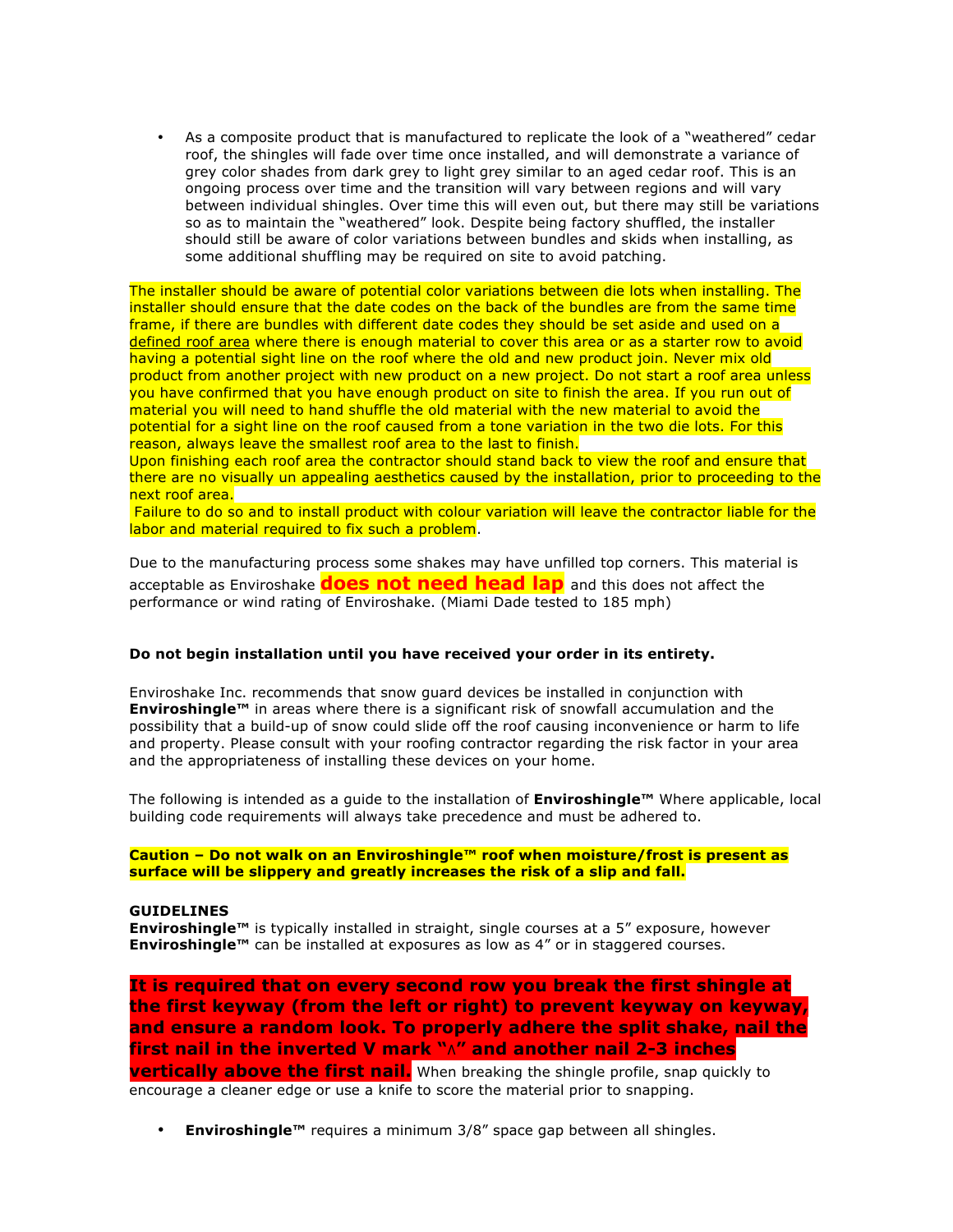• Minimum 1  $\frac{1}{2}$  " large head roofing nails are required. They can be hot dipped galvanized roofing nails or stainless steel roofing nails. **Enviroshake Inc.** recommends stainless steel nails. A power-nailer is suitable for use in installation. Nail where indicated by the

inverted V mark **"∧"** on the nailing strip of shingle

- Nails must be fully covered by shingles and not visible in joints.
- Where applicable, only a "pure silicon" sealant should be used to cover up exposed nail heads or to seal joints on ridge caps. The sealant should be colour matched to the weathered light grey colour of **Enviroshingle™.**
- Every **Enviroshingle™** receives 4 nails
- It is important that the head of the nail not be driven below the top surface of the shingle at any time. If you are using a power-nailer, adjust the setting to prevent this situation from occurring –very important during cold weather installations.
- **Enviroshingle™** should not be installed in temperatures beyond -20 degrees C / -4 degrees F
- The joint (keyway) between 2 shingles in one course should never be closer than 1  $\frac{1}{2}$  to a joint below or above it.
- Shingles must be cut in order to fit properly around vents, in valleys, and beside flashing. Shingles should be cut with a circular saw for straight lines or with a jig saw for curves.
- **Always use an uncut factory edge along rake/gable ends.**
- **Synthetic underlay is required.**
- 36" ice/water barrier membrane is used on eaves, valleys, rakes, hips and ridges
- Ridge caps are installed at a maximum of 9" of exposure and are fastened with 2 nails (min. 2 1/2**"**). When using ridge caps with ridge vents the slope of the ridge cap should be 1 less than the roof slope (ie. if it's a 7/12 slope on the roof and you're installing over a ridge vent - order 6/12 ridge caps).
- Shuffled loads are like "die lots". Enviroshake Inc. recommends that the installer DOES NOT start one elevation with one shuffled lot# and finish with another. It is recommended that any leftover material then be used for starters or hips and ridges, OR shuffle them in with the next lot to be applied.
- Enviroshake Inc. recommends that the installer complete one roof section at a time with shuffled material before moving on to the next section.

# **INSTALLING Enviroshingle™**

### **Underlayment**

Before applying the synthetic or ice and water underlayment, nail metal drip edge along the eaves. Ice/water barrier material (36 in.) is then installed along the eave of the roof. Cover the **entire** roof deck with a synthetic underlay with the bottom edge of the underlay overlapping the ice and water barrier by 4". After the underlay is laid, nail drip edges along the rakes. Cap nail the top edges of the underlay strips into the roof deck every 3 feet, or as required by weather conditions.

## **Starter Course (Always gap the starter row, as you would do the entire roof- 3/8" gap between the starter row shingle)**

**Enviroshingle™** is typically installed in straight, single courses. Cut the shingle in half on the nail bar line, and use the thin end (the tail, with the uncut edge exposed) as the starter row, and then use the butte end of the shake for the finishing row at the top. It is important for the first course of shingles to be straight. To align, the shingle needs to be even with the drip edge and nail down. Place another shingle the same way at the other end of the eave. Tack a string to the butt end of both shingles and align the butts of the intervening shingles on the string.

To insure that your courses remain straight, **snap a chalk line every course (do not use red chalk)** and space shingles at a minimum of 3/8" apart. Apply a second course of shakes directly over the starter course so **the edge of the second course is even with the edge of the starter course.** The joint between 2 shingles in one course should never be closer than 1½" to a joint below or above it. This also applies to shingles with simulated joints.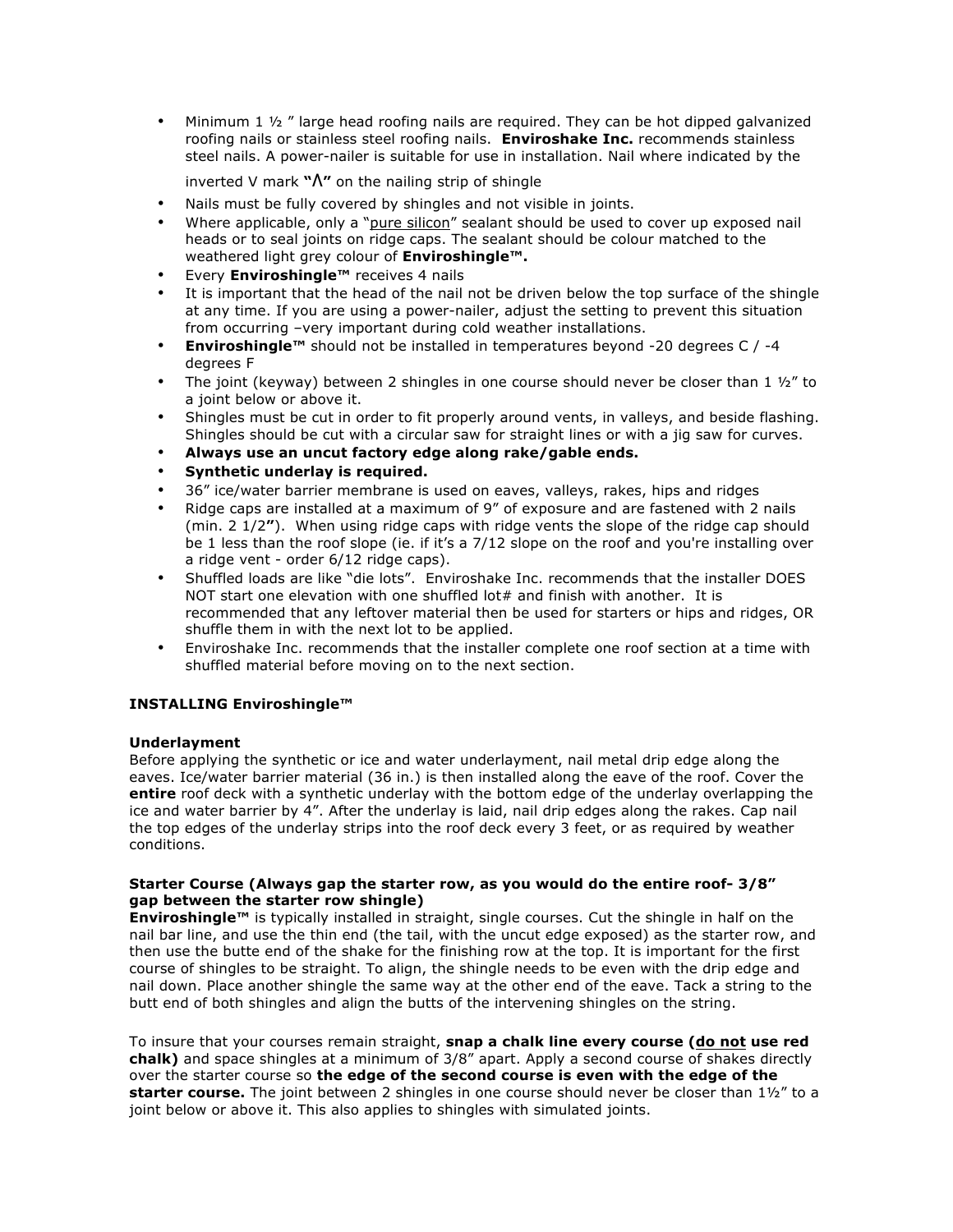## **Valley**

Use 24" wide W-flashing (heavy gauge) in the valleys. Copper is recommended for added longevity, however galvanized or painted aluminum is acceptable. Apply ice and water barrier material (36") in the valley and along the rakes prior to installing the flashing. When nailing shingles along valleys, be sure to nail no further than 2" into valley. To keep shingles along the valleys straight, use a 1" x 4" board as a guide. Place the board in the valley, one side flush against the center. Lay the last shingle of the course at the valley over the  $1 \times 4$ , mark a line across the shingle where it passes the board and cut. This will provide an ample space for runoff on both sides of the valley.

NOTE: Enviroshake Inc. requires that all installers review the Installation Guide Manual prior to commencing installation. FAILURE TO DO SO MAY VOID WARRANTY IF THE INSTALLATION GUIDE INSTRUCTIONS ARE NOT FOLLOWED. All installers still need to watch for colour variation with the bundles/skids at the site and further shuffle the material accordingly if this is the case.

# **INSTALLING MULTI-TONE Enviroshingle™**

To create the Multi-Tone look, 50% AC- Aged Cedar **Enviroshingle™** is used, and 50% SC-Silvered Cedar **Enviroshingle™** is used. The skids will arrive on site with the SC **Enviroshingle™** being in a white wrap with a green top, and AC **Enviroshingle™** being in a green wrap with a white top. The bundles will be marked with SC having white straps, and AC having green straps. The CCMC sticker on the back of every bundle will also state whether the bundle is the AC or SC SKU. All bundles need to be shuffled on site, and every shingle needs to be broken along the preformed keyway. Once the pieces are broken they are to be installed in an alternating pattern of 1 AC shingle, followed by 1 SC shingle as you move down the course. IE. 1 SC, 1 AC; 1 SC, 1 AC; 1 SC, 1 AC etc. Additionally, each subsequent row should start with the opposite colour. IE.

SC, AC, SC, AC, SC, AC AC, SC, AC, SC, AC, SC SC, AC, SC, AC, SC, AC

All split shingles required 2 nails per piece. The nailing pattern on a split shingle is 1 nail in the

inverted V mark **"∧"** and another nail 2-3 inches vertically above the first nail. **The required gapping of 3/8" between every shingle must be maintained**. Enviroshake recommends using AC-Aged Cedar **Enviroshingle™** ridge caps with a Multi-Tone **Enviroshingle™** roof.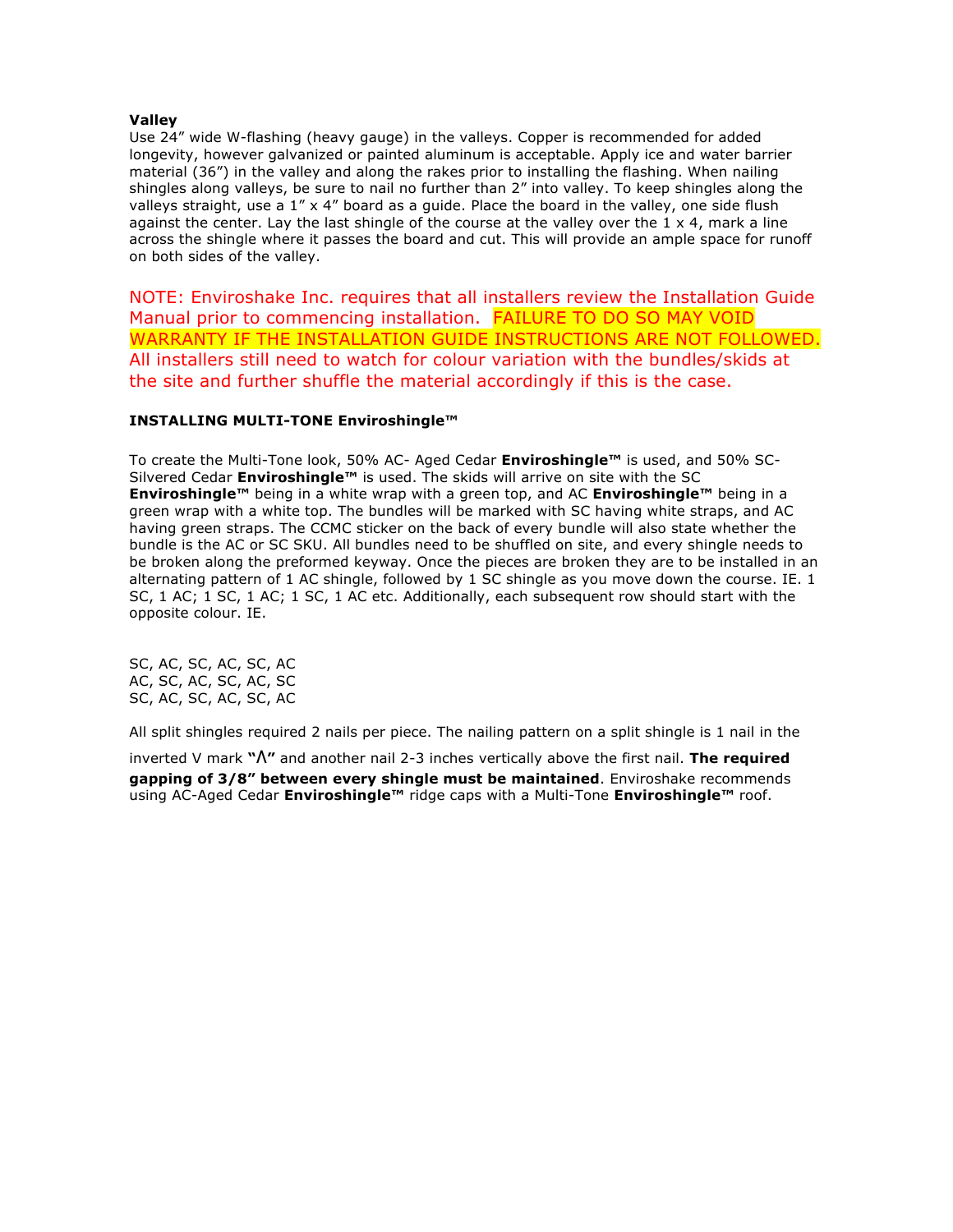### **SPEC SHEET – Enviroshingle™ A Composite Cellulosic Fibre and Polymer Engineered roofing Material**

#### **Colour:**

Silvered Cedar, Aged Cedar, Multi-Tone. Within six to twelve months (with exposure to UV) the product will "weather" similar to a cedar roof. Variation in weathering is expected as with a natural perfection cedar shingle roof.

#### **Contour:**

The exposed surface is striated, 5" exposure, up from the butt end to the nailing strip

(nailing points indicated by inverted V mark **"∧"**) and is flat and smooth to the tapered end. The underside of the **Enviroshingle™** is flat with hollow recesses.

# **Dimensions:**

**Enviroshingle™** comes in widths of 20", with a length of 12". Each bundle is comprised of 14 **Enviroshingles'** that have the appearance of random widths that can be further separated by breaking them along the simulated key-way. Each **Enviroshingle** is tapered and measures approximately  $1/2$ " at the butt end and narrows to approximately 1/8" (resembling a milled cedar perfection shingles). The silvered cedar **Enviroshingles'**  are bundled with white strapping, the aged cedar shakes are bundled with green strapping bearing the **Enviroshingle™** script, labeled and shrink-wrapped (Silvered Cedar in white wrapping, Aged Cedar in Green Wrapping) on skids (7 square/skid) for shipping. Each bundle contains 14 pieces of 2 different profiles. There are 10 bundles to a "square" at a 5" exposure. Ridge/Hip caps are a 12" wide one-piece shake, custom formed to slopes of 3/12 through 16/12 and installed at the recommended maximum 9" exposure.

#### **Coverage:**

10 bundles (1 square) covers 100 square feet for the manufacturer recommended 3/12 slope (or greater) at the recommended 5" exposure. To determine the number of ridge or hip caps required for a particular pitch, divide the total linear feet by .75 (i.e. 15 feet of ridge/hip divided by .75 equals 20 caps). Ridge/hip caps are sold in bundles of 10.

## **Installation:**

The installation of the **Enviroshingle™** is basically the same as applies to installing wood shingles. Normal code requirements must be applied regarding material standards, fastening, and flashing at intersections when installing the **Enviroshingle™** as the roof covering in a roof covering system. Regular 1 ½ " (min) large head roofing nails are required. They can be hot dipped galvanized roofing nails or stainless steel roofing nails. **Enviroshake Inc.** recommends stainless steel nails. A power-nailer is suitable for use in installation.

#### **Weight:**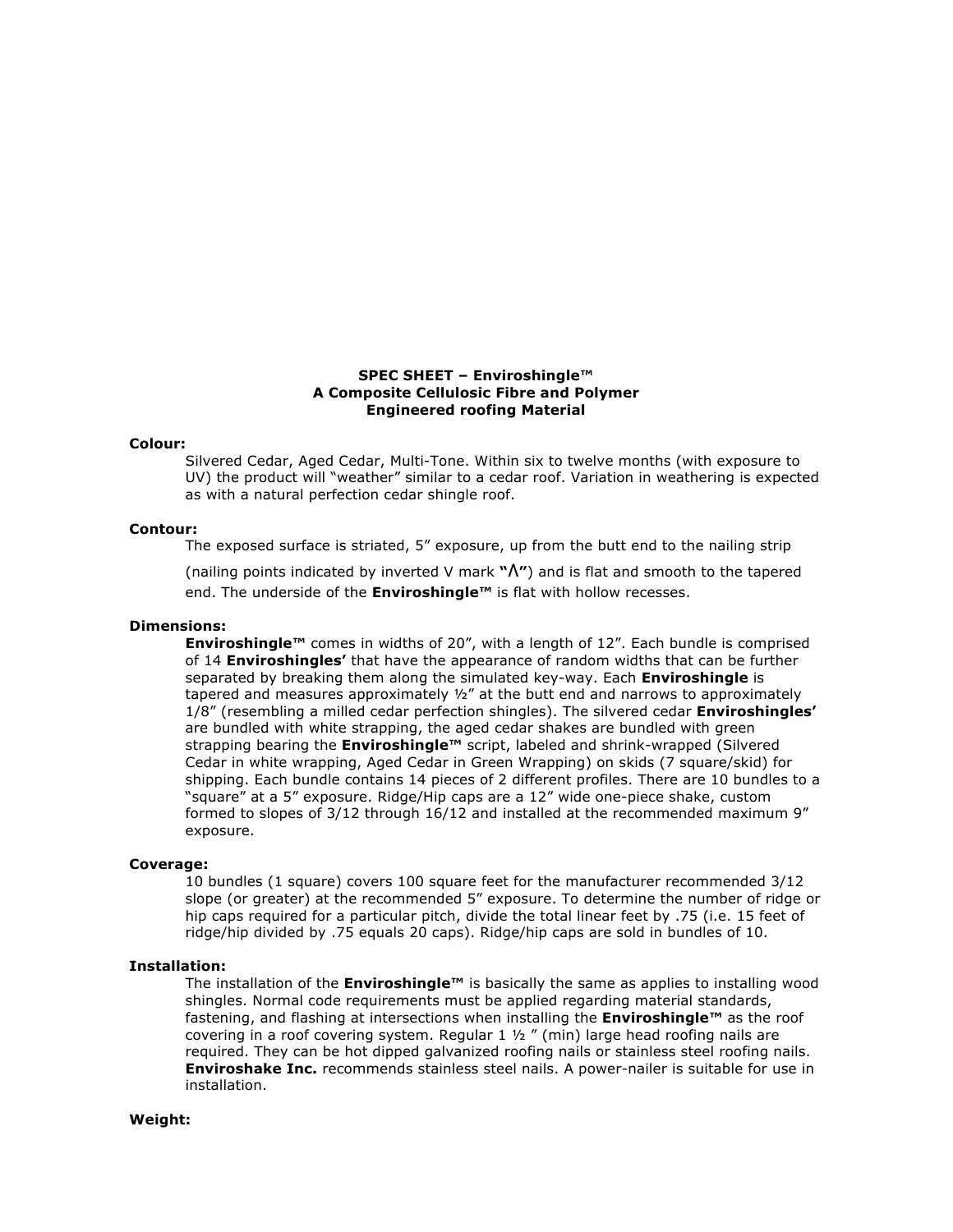**Enviroshingle™** weighs approximately 260 lbs per Square. (100 square feet of coverage at 5" exposure)

#### **Storage:**

Do not stack more than 2 skids high. Caps **cannot** be double stacked.

## **Enviroshake Inc. Limited Lifetime Warranty**

**Product Warranty:** Subject to the exclusions, conditions and limitations set forth in this Warranty, Enviroshake, Inc. ("Company") warrants that its roofing products (the "Product") will be 100% free from defects in design or manufacture that cause peeling, separating, splitting, cracking, flaking, rusting or rotting.

**Effective Date**: This Warranty applies to all Product purchases made as of January 1, 2013.

**Warranty Claimant**: A claimant is the registered owner at the time that the Product is installed ("Owner") or a subsequent registered owner ("Transferee") who has complied with the transfer provisions of this Warranty.

**Warranty Period**: This Warranty commences on the date of the manufacture of the Product which is date marked on the back of Product. The warranty period is as follows: (a) Single Family Detached Residences ("Properties"): lifetime warranty for original owner and for Transferee 50 years pro rated per Warranty Coverage outlined below; (b) Other Structures ("Structures") : fifty (50) years; and (c) Special Location Properties ("Special Location"): twenty Five (25) years for Properties and Structures south of latitude 25 degrees north.

**Warranty Coverage**: (a) Properties and Structures: (i) During the first five (5) years, the Company shall, in its sole and absolute discretion, provide replacement product for the Nonconforming Product only. The Company will not be responsible for any other costs, including, removal of the Nonconforming Product, any metal or flashing work, underlayment or disposal expenses. ("Excluded Costs"). (ii) After the fifth anniversary, the Company shall supply partial replacement Product in accordance with the following formula: the number of months remaining on the fifty (50) year Warranty divided by six (600) hundred. The Company will not be responsible for any labour or Excluded Costs. The replacement Product shall be FOB Chatham Ontario plant; (b) Special Location: The Company will supply partial replacement Product in accordance with the following formula: the number of months remaining on the twenty five (25) year Warranty divided by three (300) hundred. The Company will not be responsible for any labour or Excluded Costs. The replacement Product shall be FOB Chatham Ontario plant.

**Warranty Registration**: The Original Owner must, within 30 days of the purchase of the Product, complete and return the warranty registration card to the Company at P.O. Box 1462, Chatham, Ontario Canada N7M 5W8 ("Company Address") or complete the warranty card on-line at www.enviroshake.com. The Company will send the Owner a Warranty Certificate within thirty (30) days. In the event that the Warranty is not registered, the Company shall be relieved of all of its obligations.

**Warranty Transfer**: This Product Warranty is fully transferable to a Transferee or between Transferees, provided that the Owner or Transferee registered their Warranty and complied with the terms and conditions of this Warranty. The warranty period, regardless of the number of transfers, is as follows: (a) Properties: Fifty (50) years; (b) Structures and Special Location: The balance of the remaining Warranty period. The Transferee